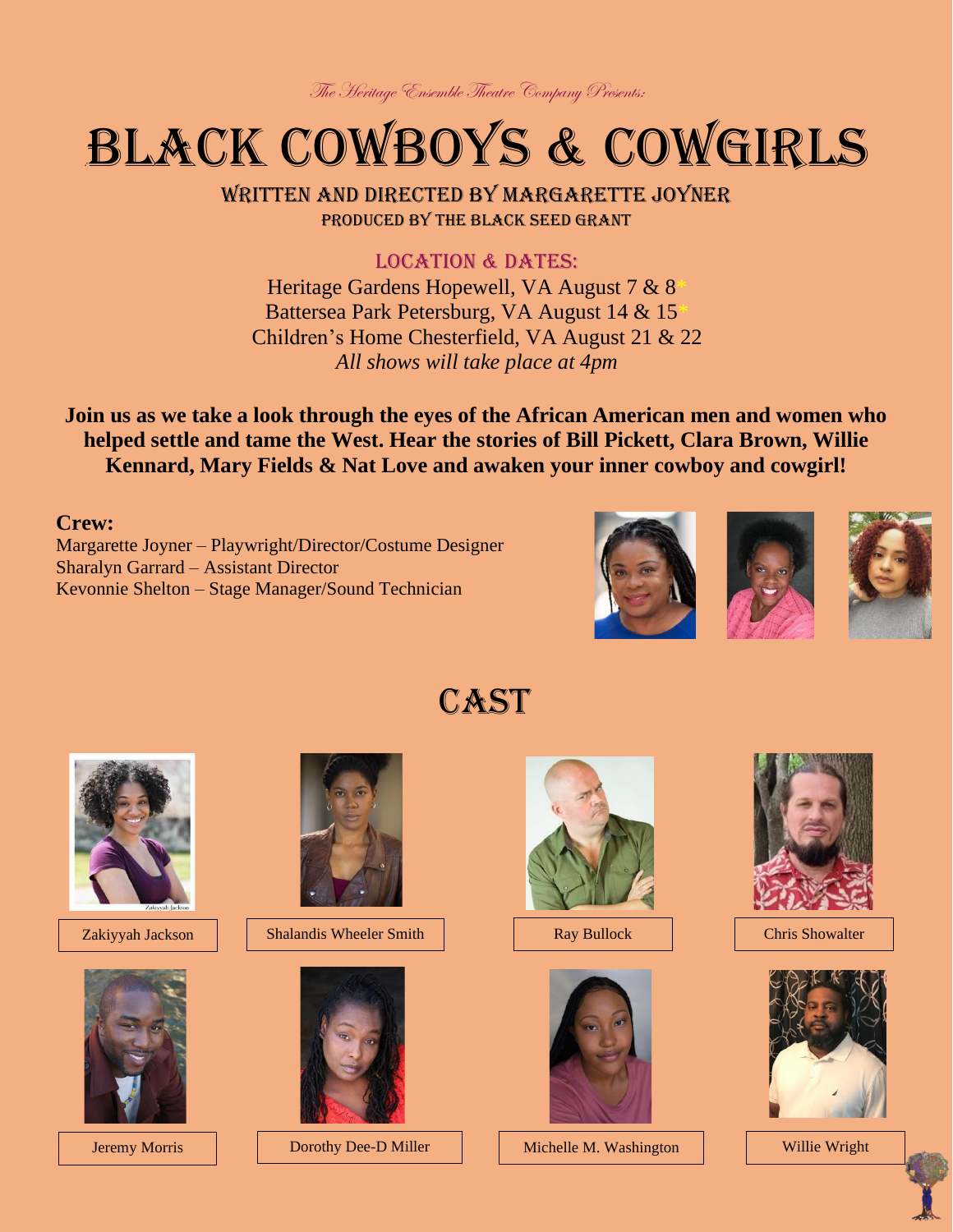**Margarette Joyner, (Playwright/Director/ Costume Designer/Set Designer/Sound Design)** is the Executive Director and Founder of The Heritage Ensemble Theatre Company. Margarette has been blessed with many talents that include: Director, Singer, Playwright, Costume Designer, Set Designer, Collage Artist and Jewelry maker. She graduated from VCU with a Master's Degree in Theatre and for six years was the only full time Instructor of theatre at Virginia Union University. Currently she is a full time Certified Actor Interpreter at Colonial Williamsburg and is thrilled to call herself a full time, working actor. When asked about her many talents Joyner responds, "I am humbled by the fact that God has chosen me to represent His work."

**Sharalyn Garrard (Assistant Director)** is the Artistic Director of The Heritage Ensemble Theatre Company. She is a native of Richmond, VA and received her B.A. in Speech and Drama from Hampton (Institute) University. She has directed "God's Trombones" with the Ebenezer Baptist Church Drama Ministry, 2 staged readings, "Tellin' Tales" and "Look What We Did With Love", with The Heritage Ensemble Theatre Company, and "TheBlackList: Lorraine Hansberry" with Conciliation Lab.

**Kevonnie Shelton** has always had a love for the arts. Starting in her career, she was cast as a member of Redemption Productions in the plays, "When A Woman Is Loved Right", and "Lost Boys". Kevonnie has been in The Heritage Ensemble Theatre Company shows such as "Steal Away" and "For Colored Girls". Kevonnie has also received teaching from Margarette Joyner (Heritage Ensemble), Susan Levine-Casting Workshop, and TSAW (Tasha's Smith Acting Workshop).

**Zakiyyah Jackson** is elated to be sharing LIVE THEATRE once again! Hailing from Hampton, Virginia, she has had a passion for the arts for many years. Past theatre credits include; Ensemble, *The WIZ*; Oracle, *ATLANTIS: A New Musical*; Michelle, *Sister Act* (Virginia Repertory Theatre); Shug Avery, *The Color Purple* (Broadway in the H.O.O.D.); Asaka, *Once On This Island* (PCT); Ensemble Actor, *Plays With A Purpose* (Black Ensemble Theater); Lady in Blue, *For Colored Girls* (TerraVizion Entertainment). Many thanks to everyone who continues to support her artistic endeavors. #BlackLivesMatter

**Shalandis Wheeler Smith** is a native of Petersburg, VA and currently resides in Richmond, VA. Shalandis received her BA in Theatre from Norfolk State University. Shalandis is happy to be back working with The Heritage Ensemble Theatre Company in this production. She has been seen locally in productions with Jamestown Museum, Swift Creek Mill, Quill Theatre, Whistle Stop Theatre and Firehouse Theatre. Shalandis thanks her family and friends for their continued support and love.

**Ray Bullock** is extremely honored and thrilled to be a part of Black Cowboys and Cowgirls. Since 1995 Ray has been a nationally touring stand-up comic, actor, and professional wrestler. He has appeared in over 75 films and television Productions, (such as Wonder Woman 1984, Evan Almighty, Legends & Lies and The Walking Dead) along with countless stage and live performances. He would like to thank everyone at The Heritage Ensemble Theater Company for this amazing and wonderful opportunity.

**Chris Showalter's** interest, admiration, and love for acting started when he was twelve years old in a middle school drama class. Throughout middle and high school, he participated in many skits, monologues, and school plays. Just a few of those were *Charlotte's Web, Out of the Frying Pan and The Outsiders.* An old friend of his, Raymond Goode, reached out to him to participate in a short commercial film promoting his new book. A few years later that same friend called him up to perform a monologue for his theatrical production *Through Their Eyes*. A few months after that another old friend of his, Ray Bullock, called him up about this new exciting role. Chris is honored to participate in such a powerful and informational production in *Black Cowboys and Cowgirls*. From comedic to seriousness, his performances are always changing, but the passion for acting has remained the same.

**Jeremy Morris** is honored to be a part of "Black Cowboys and Cowgirls". He currently works full-time at Colonial Williamsburg as an actor/interpreter, telling the story of free and enslaved Africans/African Americans on the eve of the American revolution. Favorite roles include, Lincoln, "Topdog/Underdog" with Theater Lab (RTCC nomination, Best Actor) Decatur Bronson, "A Civil War Christmas" with Firehouse Theater, Shadow Tom, "Uncle Tom Deconstructed" with The Conciliation Project, and Bert Williams, "The Top of Bravery", with AART, The Conciliation Project, and Quill Theater. (RTCC Winner, Best Actor, Best Original Work.)